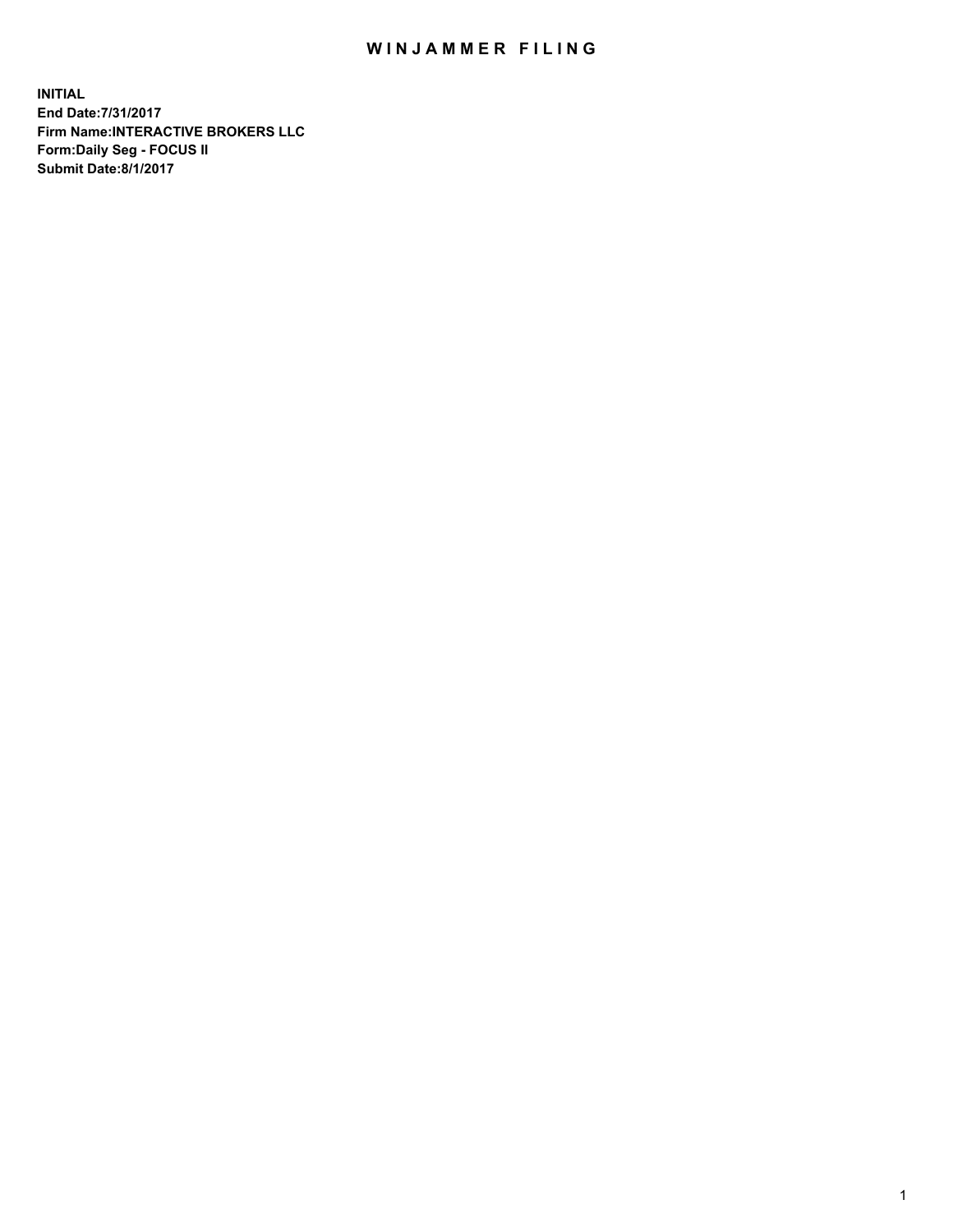## **INITIAL End Date:7/31/2017 Firm Name:INTERACTIVE BROKERS LLC Form:Daily Seg - FOCUS II Submit Date:8/1/2017 Daily Segregation - Cover Page**

| Name of Company<br><b>Contact Name</b><br><b>Contact Phone Number</b><br><b>Contact Email Address</b>                                                                                                                                                                                                                          | <b>INTERACTIVE BROKERS LLC</b><br><b>James Menicucci</b><br>203-618-8085<br>jmenicucci@interactivebrokers.c<br>om |
|--------------------------------------------------------------------------------------------------------------------------------------------------------------------------------------------------------------------------------------------------------------------------------------------------------------------------------|-------------------------------------------------------------------------------------------------------------------|
| FCM's Customer Segregated Funds Residual Interest Target (choose one):<br>a. Minimum dollar amount: ; or<br>b. Minimum percentage of customer segregated funds required:%; or<br>c. Dollar amount range between: and; or<br>d. Percentage range of customer segregated funds required between:% and%.                          | $\overline{\mathbf{0}}$<br>0<br>155,000,000 245,000,000<br>0 <sub>0</sub>                                         |
| FCM's Customer Secured Amount Funds Residual Interest Target (choose one):<br>a. Minimum dollar amount: ; or<br>b. Minimum percentage of customer secured funds required:%; or<br>c. Dollar amount range between: and; or<br>d. Percentage range of customer secured funds required between: % and %.                          | $\overline{\mathbf{0}}$<br>0<br>80,000,000 120,000,000<br>0 <sub>0</sub>                                          |
| FCM's Cleared Swaps Customer Collateral Residual Interest Target (choose one):<br>a. Minimum dollar amount: ; or<br>b. Minimum percentage of cleared swaps customer collateral required:% ; or<br>c. Dollar amount range between: and; or<br>d. Percentage range of cleared swaps customer collateral required between:% and%. | $\overline{\mathbf{0}}$<br>$\overline{\mathbf{0}}$<br>0 <sub>0</sub><br><u>00</u>                                 |

Attach supporting documents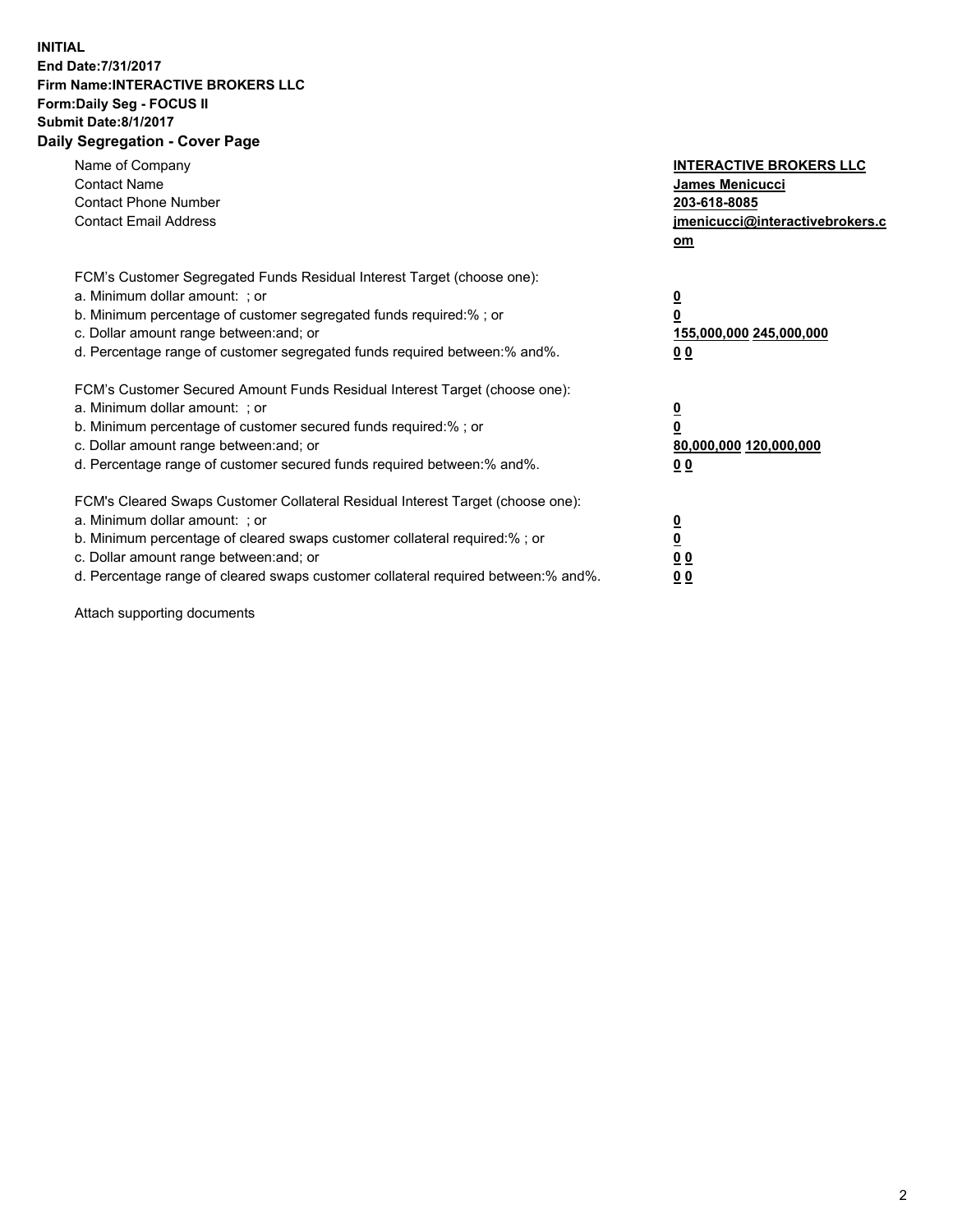## **INITIAL End Date:7/31/2017 Firm Name:INTERACTIVE BROKERS LLC Form:Daily Seg - FOCUS II Submit Date:8/1/2017 Daily Segregation - Secured Amounts**

|     | Foreign Futures and Foreign Options Secured Amounts                                                        |                                  |
|-----|------------------------------------------------------------------------------------------------------------|----------------------------------|
|     | Amount required to be set aside pursuant to law, rule or regulation of a foreign                           | $0$ [7305]                       |
|     | government or a rule of a self-regulatory organization authorized thereunder                               |                                  |
| 1.  | Net ledger balance - Foreign Futures and Foreign Option Trading - All Customers                            |                                  |
|     | A. Cash                                                                                                    | 363,983,092 [7315]               |
|     | B. Securities (at market)                                                                                  | $0$ [7317]                       |
| 2.  | Net unrealized profit (loss) in open futures contracts traded on a foreign board of trade                  | 4,488,280 [7325]                 |
| 3.  | Exchange traded options                                                                                    |                                  |
|     | a. Market value of open option contracts purchased on a foreign board of trade                             | 23,566 [7335]                    |
|     | b. Market value of open contracts granted (sold) on a foreign board of trade                               | -22,629 [7337]                   |
| 4.  | Net equity (deficit) (add lines 1.2. and 3.)                                                               | 368,472,309 [7345]               |
| 5.  | Account liquidating to a deficit and account with a debit balances - gross amount                          | 4,341 [7351]                     |
|     | Less: amount offset by customer owned securities                                                           | 0 [7352] 4,341 [7354]            |
| 6.  | Amount required to be set aside as the secured amount - Net Liquidating Equity                             | 368,476,650 [7355]               |
|     | Method (add lines 4 and 5)                                                                                 |                                  |
| 7.  | Greater of amount required to be set aside pursuant to foreign jurisdiction (above) or line                | 368,476,650 [7360]               |
|     | 6.                                                                                                         |                                  |
|     | FUNDS DEPOSITED IN SEPARATE REGULATION 30.7 ACCOUNTS                                                       |                                  |
| 1.  | Cash in banks                                                                                              |                                  |
|     | A. Banks located in the United States                                                                      | 71,335,587 [7500]                |
|     | B. Other banks qualified under Regulation 30.7                                                             | 0 [7520] 71,335,587 [7530]       |
| 2.  | Securities                                                                                                 |                                  |
|     | A. In safekeeping with banks located in the United States                                                  | 343,756,405 [7540]               |
|     | B. In safekeeping with other banks qualified under Regulation 30.7                                         | 0 [7560] 343,756,405 [7570]      |
| 3.  | Equities with registered futures commission merchants                                                      |                                  |
|     | A. Cash                                                                                                    | $0$ [7580]                       |
|     | <b>B.</b> Securities                                                                                       | $0$ [7590]                       |
|     | C. Unrealized gain (loss) on open futures contracts                                                        | $0$ [7600]                       |
|     | D. Value of long option contracts                                                                          | $0$ [7610]                       |
|     | E. Value of short option contracts                                                                         | 0 [7615] 0 [7620]                |
| 4.  | Amounts held by clearing organizations of foreign boards of trade                                          |                                  |
|     | A. Cash                                                                                                    | $0$ [7640]                       |
|     | <b>B.</b> Securities                                                                                       | $0$ [7650]                       |
|     | C. Amount due to (from) clearing organization - daily variation                                            | $0$ [7660]                       |
|     | D. Value of long option contracts                                                                          | $0$ [7670]                       |
|     | E. Value of short option contracts                                                                         | 0 [7675] 0 [7680]                |
| 5.  | Amounts held by members of foreign boards of trade                                                         |                                  |
|     | A. Cash                                                                                                    | 78,502,620 [7700]                |
|     | <b>B.</b> Securities                                                                                       | $0$ [7710]                       |
|     | C. Unrealized gain (loss) on open futures contracts                                                        | 1,158,417 [7720]                 |
|     | D. Value of long option contracts                                                                          | 23,566 [7730]                    |
|     | E. Value of short option contracts                                                                         | -22,629 [7735] 79,661,974 [7740] |
| 6.  | Amounts with other depositories designated by a foreign board of trade                                     | $0$ [7760]                       |
| 7.  | Segregated funds on hand                                                                                   | $0$ [7765]                       |
| 8.  | Total funds in separate section 30.7 accounts                                                              | 494,753,966 [7770]               |
| 9.  | Excess (deficiency) Set Aside for Secured Amount (subtract line 7 Secured Statement<br>Page 1 from Line 8) | 126,277,316 [7380]               |
| 10. | Management Target Amount for Excess funds in separate section 30.7 accounts                                | 80,000,000 [7780]                |
| 11. | Excess (deficiency) funds in separate 30.7 accounts over (under) Management Target                         | 46,277,316 [7785]                |
|     |                                                                                                            |                                  |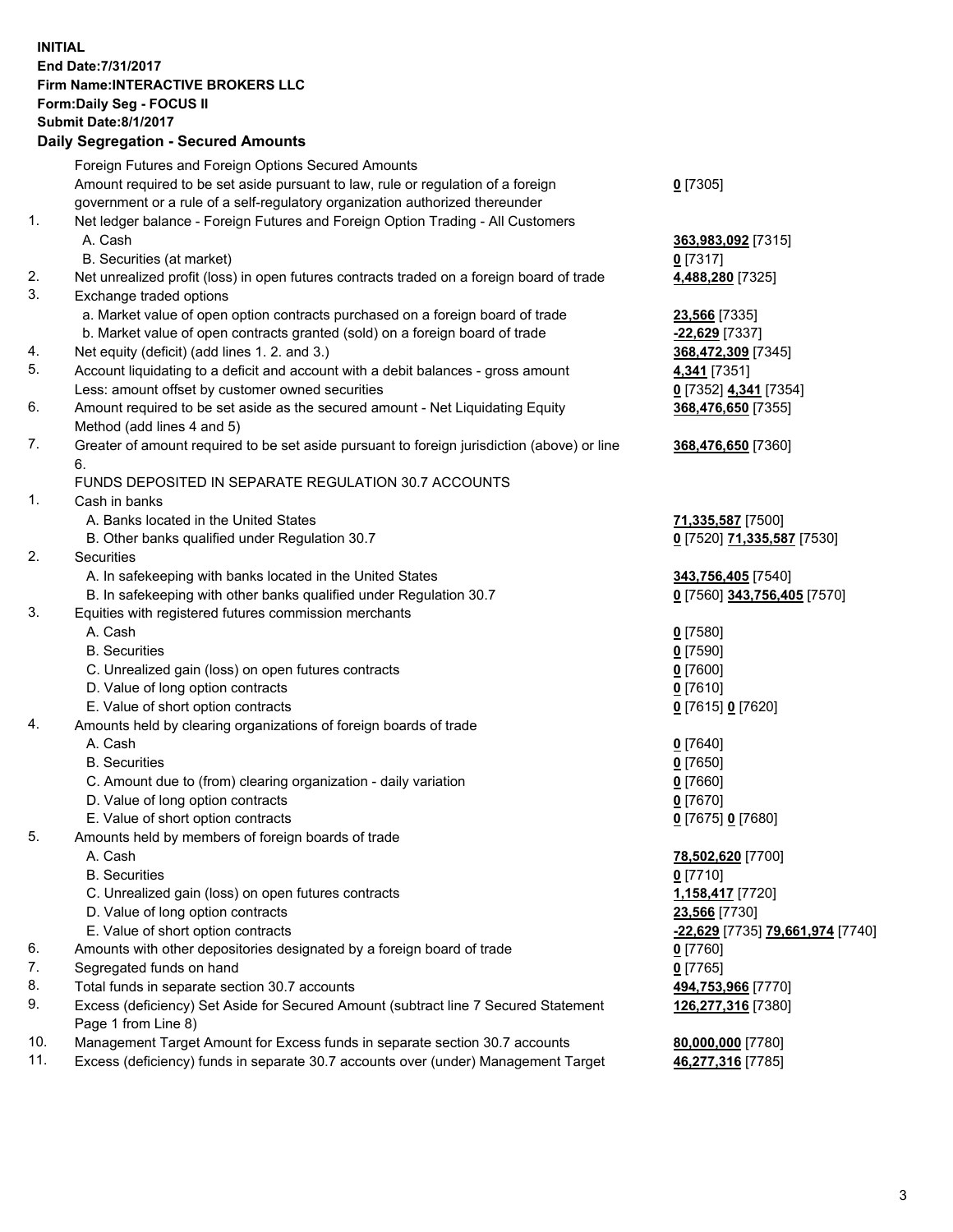**INITIAL End Date:7/31/2017 Firm Name:INTERACTIVE BROKERS LLC Form:Daily Seg - FOCUS II Submit Date:8/1/2017 Daily Segregation - Segregation Statement** SEGREGATION REQUIREMENTS(Section 4d(2) of the CEAct) 1. Net ledger balance A. Cash **4,438,000,599** [7010] B. Securities (at market) **0** [7020] 2. Net unrealized profit (loss) in open futures contracts traded on a contract market **-65,315,569** [7030] 3. Exchange traded options A. Add market value of open option contracts purchased on a contract market **188,135,190** [7032] B. Deduct market value of open option contracts granted (sold) on a contract market **-294,404,097** [7033] 4. Net equity (deficit) (add lines 1, 2 and 3) **4,266,416,123** [7040] 5. Accounts liquidating to a deficit and accounts with debit balances - gross amount **211,359** [7045] Less: amount offset by customer securities **0** [7047] **211,359** [7050] 6. Amount required to be segregated (add lines 4 and 5) **4,266,627,482** [7060] FUNDS IN SEGREGATED ACCOUNTS 7. Deposited in segregated funds bank accounts A. Cash **889,174,793** [7070] B. Securities representing investments of customers' funds (at market) **2,314,253,360** [7080] C. Securities held for particular customers or option customers in lieu of cash (at market) **0** [7090] 8. Margins on deposit with derivatives clearing organizations of contract markets A. Cash **518,091,218** [7100] B. Securities representing investments of customers' funds (at market) **844,796,604** [7110] C. Securities held for particular customers or option customers in lieu of cash (at market) **0** [7120] 9. Net settlement from (to) derivatives clearing organizations of contract markets **7,153,607** [7130] 10. Exchange traded options A. Value of open long option contracts **188,110,416** [7132] B. Value of open short option contracts **-294,388,700** [7133] 11. Net equities with other FCMs A. Net liquidating equity **0** [7140] B. Securities representing investments of customers' funds (at market) **0** [7160] C. Securities held for particular customers or option customers in lieu of cash (at market) **0** [7170] 12. Segregated funds on hand **0** [7150] 13. Total amount in segregation (add lines 7 through 12) **4,467,191,298** [7180] 14. Excess (deficiency) funds in segregation (subtract line 6 from line 13) **200,563,816** [7190] 15. Management Target Amount for Excess funds in segregation **155,000,000** [7194] **45,563,816** [7198]

16. Excess (deficiency) funds in segregation over (under) Management Target Amount Excess